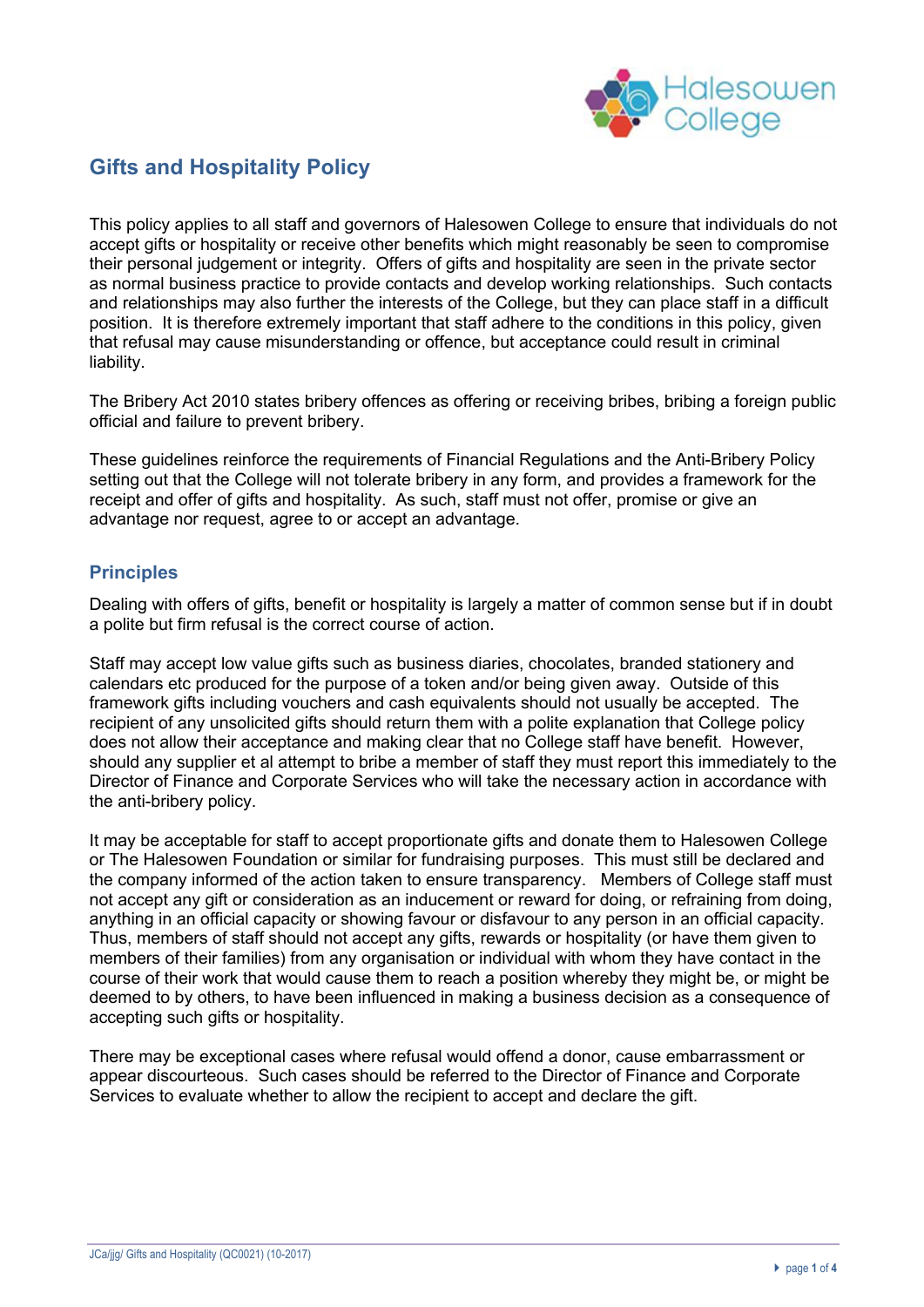## **Hospitality**

Individuals should only accept hospitality in the course of a courteous business relationship; the frequency and nature of this not being significantly different to that which the Corporation would provide.

It is sometimes difficult to assess the level of hospitality that must be declined. The table below sets out the different categories and the requirement for declaration.

| Event                                                                          | <b>Approval Required</b> | <b>Record in Register</b> |
|--------------------------------------------------------------------------------|--------------------------|---------------------------|
| Category 3: working meals/conferences                                          | No                       | No                        |
| Category 3: receptions and mixed purpose meals<br>(part social, part business) | No                       | Yes                       |
| Category 1: social entertaining                                                | $\mathsf{Yes}^1$         | Yes                       |

In such instances advice should be sought from the Director of Finance and Corporate Services.

Hospitality will be recorded in the register.

Similarly, staff must not attempt to bribe anyone by offering financial or other advantage to another person. Any hospitality provided must be modest and organised through the College's catering function, South Black Country Education (SBCE) or approved suppliers.

All hospitality arranged through the College catering function must be approved by a member of the College Leadership Team (CLT).

Catering team must provide a price list for hospitality which must be approved annually in accordance with financial regulations.

Requests for hospitality should, wherever possible, be actioned at least five working days prior to the event.

The internal trading hospitality form must be used.

Senior staff hold nominal budgets for hospitality and the appropriate budget will be charged.

Events at Coombs Wood and Shenstone House may require an external catering service to be used. CLT members may authorise outside catering from approved suppliers.

CLT members will each hold a prepaid visitors hospitality card loaded with £50 credit which may be used by the CLT member or assigned temporarily to another member of staff to buy food and drink at the retail outlets for visitors.

HR will issue all cards which will be loaded with £3.50 and given to interview candidates as appropriate. These cards will be activated and written back to zero as required.

Appropriate records must be kept to account for usage.

<sup>&</sup>lt;sup>1</sup>Staff should seek permission from the Director of Finance and Corporate Services except CLT members who must get permission from the Principal. The Chair must approve any Category 1 hospitality received by the Principal.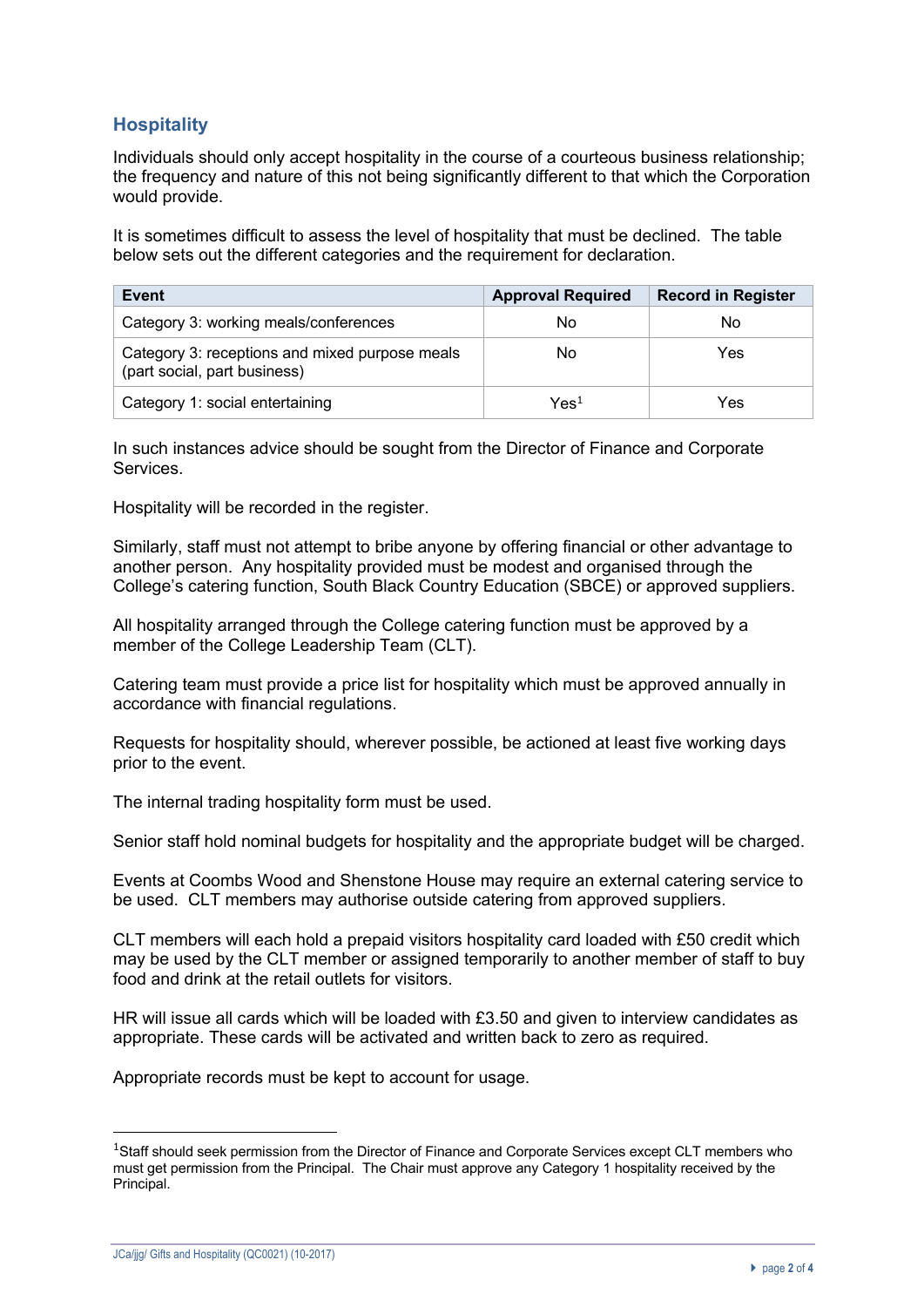### **Trade or Discount Cards**

Trade or discount cards other than those negotiated by the College on behalf of the staff, by which an employee may benefit from the purchase of goods or services at a reduced price are classified as gifts and should be politely declined/returned.

### **Reporting Gifts and Hospitality**

All gifts received in accordance with this policy must be recorded. The Director of Finance and Corporate Services maintains a gifts and hospitality register which includes the following information:

- when the gift was received
- donor
- details of the gift
- estimated value
- whether gift is to be retained/donated/shared

A record will also be kept by the Director of Finance and Corporate Services of all gifts, hospitality and benefits refused.

### **Gifts to/from Students2**

Staff need to take care that they do not accept any gift from a student/parent or carer that might be construed as a bribe by others, or lead the giver to expect preferential treatment.

There are occasions when students or parents wish to pass small tokens of appreciation to staff eg at Christmas or as a thank-you and this is acceptable. However, it is unacceptable to receive gifts on a regular basis or of any significant value. It is unacceptable to receive cash/cash equivalents.

Staff should not give personal gifts to students. This could be misinterpreted as a gesture either to bribe, or single out the young person. It might be perceived that a 'favour' of some kind is expected in return and may contravene safeguarding responsibilities.

Any reward given to a young person should be agreed practice within the College, consistent with the College policies, recorded and not based on favouritism, eg student achievement awards, competitions and attendance awards.

This means that adults should:

- ensure that gifts received or given are declared.
- only give gifts to an individual young person as part of an agreed reward system/competition.
- where giving gifts other than as above, ensure that these are of insignificant value and given to all students equally.

The reputation of the College depends on the conduct of its staff and what the public believes about their conduct. Staff are expected to use common sense in assessing any situation where improper influence could be construed. No member of staff should do anything which could give rise to accusations of improper influence and which could not be justified publicly.

<sup>2</sup> Based on the IRSC/Safe Practice Guidance/February 2005